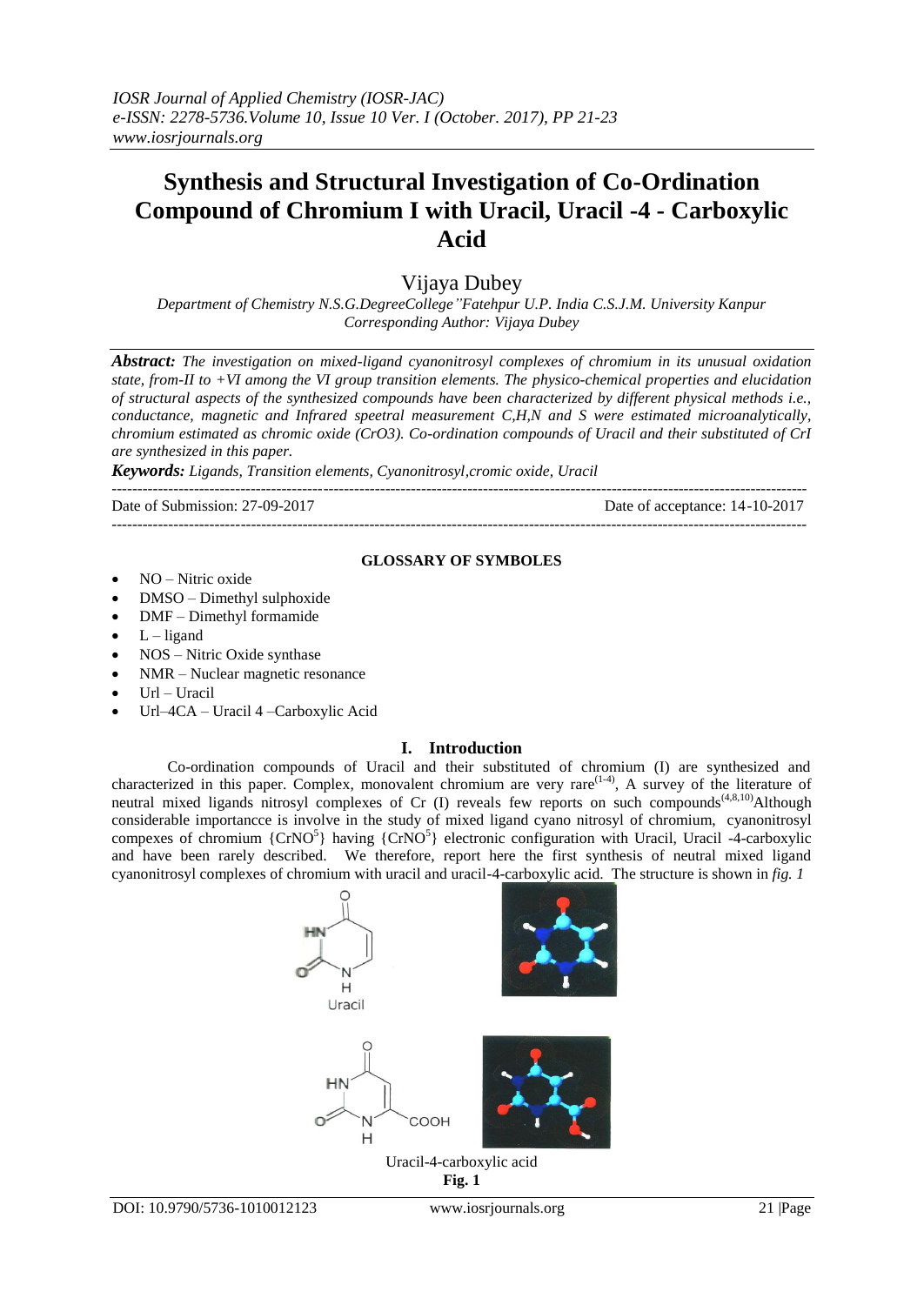## **II. Structure And Physical Properties**

In solid state, uracil exists as the dioxotautomer , which has been shown with the aid of refined X-ray analyses from which the position of hydrogen atom were directly determined. The following list shows some parameters for the monoclinic cell.

 $a = 11.938 \pm 0.001 A^0$  $b = 12.376 \pm 0.009$  $c = 3.6552' + 0.003$  $b = 120054' \pm 0.4'$  $^{1}$ (MoKa) = 0.71069A<sup>0</sup>

This dioxo form is further supported by other spectroscopic data for instance,  $UV<sup>{(4)}</sup>$  and Raman  $s$ pectroscopy $(4)$  indicated that the same dioxo tautomer predominates in solution.

As the chemical shift of C-5 and C-6<sup>13</sup>,C-NMR spectroscopy reveal the 5,6 double bond is highly polarized as expected for a heterocylic enamino carboxyl compound .

### **III. Naturally Occurring Uracil; Uracil as Active Principles**

Uracil have represented for more than 90 years, A class of compounds that continually attract organic chemists, bio chemists , medicinal chemists and photobiologists. Uracils were first detected as constituents of ribonuclic acid from which they were prepared by hydrolysis. Uracil can also be generated from cytosine by oxidative deamination using sodium hydrogensulfite. Several uracil derivative have been developed as drugs.

Naturally occuring hetero condensed uracil derivatives are methylxanthines, e.g. caffeine<sup>(5)</sup> theophylline <sup>(5)</sup> and theobromine <sup>(5)</sup> (Vitamin B<sub>2</sub>) acts as a coexzyme in bio-redox reactions<sup>(6).</sup>

## **IV. Uracil Synthesis**

The classical and primary synthesis route to uracil from formal acetic acid and urea in sulphuric acid is still important  $(7)$ . Some alternative syntheses use malic acid, urea and PPA $(8)$ . The reaction of formylacetate with thio urea is convenient for the synthesis of 2-thiouracil. Another main synthesis involves the reaction of urea with keto ester, di ketone or acid anhydrides.<sup>(9)</sup>. A broad choice of heterocondensed uracil are easily and generally accessible from heterocyclic β-enamino esters and isocyanates.

#### **V. Experimental**

We use Hydroxylaminehydrochloride (BDH, England), Pottasium Cyanide (**May andBaker)**, chromic acid were used as such. Uracil, Uracil-4-carboxylic acid were used as supplied.

Distilled water was used in all the operations.

Carbon, Hydrogen, Nitrogen and Sulphur present in the synthesized complex were estimated micro analytically. Then for the estimation of the chromium as chromic oxide  $(Cr_2O_3)$ , the compounds were decomposed by heating with alkali followed by dissolving in nitric acid. Chromium was precipitated as chromic hydroxide by means of dil. ammonium hydroxide, chromic hydroxide, when ignited, was converted in to  $Cr_2O_3$ . Repeated heating, cooling and weighing were carried out unit constant weight obtained. Then we do measure conductance measurements, Magnetic susceptibility, Infrared measurement, NMR and molecular weight. The conductance were measured in analytical grade dimethyl sulphoxide (DMSO) and di methyl formamide (DMF) using dip type cell on Toshniwal conductivity Bridge at the department of Chemistry, Atarra P.G. College, Atarra. At room temperature, Magnetic susceptibility measurement of the investigated complexes were made by Gouy method. And IR spectra  $(4000-450 \text{ Cm}^{-1})$  of the unco-ordinated ligands and synthesized complexes were recorded in nujol mulls supported between KBr pellets on Perkin Elmer (RXI) Spectrometer (at sophisticated analytical instrument facility, Central Drug Research Institute, Lucknow) then NMR spectra of unco-ordinated ligands and synthesized complexes were recorded on Brucker DRX-300 Mz FTNMR using DMSO as solvent and molecular weight determinated by Rast's method.

Then we prepared the parent compound potassium petacyanonitrocyl chromate (1) mono di hydrate by the method reported by **Wilkinson***et.al*.

## **VI. Preparation of Complexes**

- (A) Preparation of  $[Cr(NO)(CN)_2(Ur1)_2H_2O]$  A filtered acidified aqueous solution of (50 ml.) Potassium salt of pentacynonitrocylchromate(1) monohydrate (.1 mg.) was added into an aq. alcohol solution (1:1 10 ml) of uracil ligand (0.02M). The resulting greenish-brown solution was obtained.
- (B) Preparation of  $[CrNo(CN)/(Url-4-CA)/(H<sub>2</sub>)]$  A filtered aq. solution (50 ml) of K salt of the pentacynonitrocylchromate (I) monohydrate (0.1M) was added into an aq. alcoholic solution (1:1 10ml) of the uracil-4-carboxylic and ligand (0.02M). The resulting light brownish solution obtained. The I.U.P.A.C. Name of complexes are given table 1.1